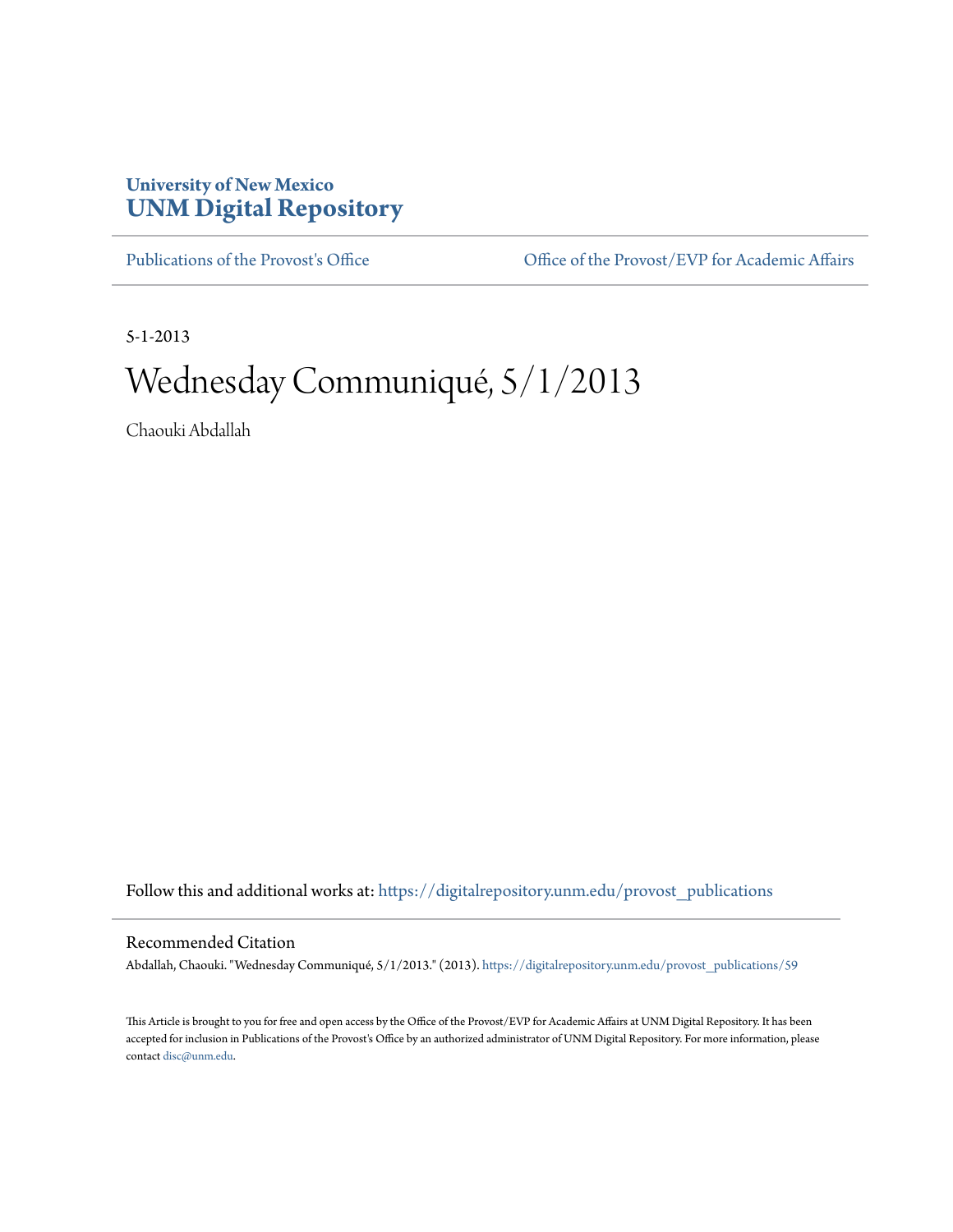

### *WEDNESDAY COMMUNIQUÉ*

#### **May 1, 2013**

**Why You Can't Believe Everything You Read (including what is in this message):** I was reminded in recent weeks that even the most experienced and prominent researchers will make serious and potentially dangerous mistakes. Two incidents come to mind. The first was a report published by the [Education Sector](http://www.educationsector.org/) and the [American](http://www.goacta.org/)  [Council of Trustees and Alumni](http://www.goacta.org/) stating "that faculty teaching loads had gone down substantially, contributing to the rising cost of higher education." The report, titled "Selling Students Short," claimed that "from 1987-1988 to 2003- 2004, the average number of courses tenured and tenure-track faculty taught per term…declined 25 percent." The research summarized in the report, however, turned out to be incorrect. A [blog post](http://www.quickanded.com/2013/04/retraction-of-selling-students-short.html) from Andrew Gillen, the research director at Education Sector, admitted that they "cannot determine whether teaching loads for the typical professor declined, stayed the same, or increased." [Read more information here.](http://www.insidehighered.com/quicktakes/2013/04/18/groups-retract-paper-criticized-faculty-workloads#ixzz2Rn3ooYRm) Even more serious was the mistake made in a 2010 paper by Carmen Reinhart, currently a professor at Harvard Kennedy School, and Kenneth Rogoff, an economist at Harvard University. "They argued that GDP growth slows to a snail's pace once government-debt levels exceed 90% of GDP. The 90% figure quickly became ammunition in political arguments over austerity." In fact, the above paper shaped many political arguments and economic policies in the US and abroad. A graduate student named Thomas Herndon at the University of Massachusetts tried to replicate the results of the Reinhart-Rogoff paper only to discover it was riddled with mistakes. See [more on the story here.](http://www.economist.com/news/finance-and-economics/21576362-seminal-analysis-relationship-between-debt-and-growth-comes-under) My conclusion? Always check, then double-check, published results, even those by famous and (usually) careful researchers.

**What University Presidents are Concerned About:** College presidents were asked to define success and to rate the importance of each of their activities (out of a maximum of five). The following are what came out of [a survey](http://images.results.chronicle.com/Web/TheChronicleofHigherEducation/%7B6e0efc69-0828-4b97-b51f-5d9915a72aca%7D_CHECOR1081_Pres_Report_%28Pearson%29.pdf)  of four hundred [college presidents,](http://images.results.chronicle.com/Web/TheChronicleofHigherEducation/%7B6e0efc69-0828-4b97-b51f-5d9915a72aca%7D_CHECOR1081_Pres_Report_%28Pearson%29.pdf) in order of descending importance: having a balanced budget (4.7), strengthening the institution's reputation (4.5), shared vision for the future of the institution (4.5), improved retention and graduation rates (4.5), productive working relationship with the governing board (4.4) meeting fund-raising goals (4.4), improved quality of educational programs (4.4), good faculty and staff morale (4.3), good relations with constituent groups (4.2), good student morale (4.2), quality and size of the freshman class (4.2), improved quality of the faculty (4.1), keeping attendance financially accessible for most students (4.1), good record of student placement (4.1), good town/gown relations (3.7), increased global perspective and presence (3.5), and expansion of online opportunities (3.5). The one activity that scored below neutral was "improved US News rankings" (at 2.5). Two items accounted for more than 50% of daily activities: fund raising and budgets. Other daily activities included strategic planning (30%), enrollment management (25%), athletics (7%), and relations with chancellors (11%).

**Darwin-Hooker Letters:** "The 1400 letters exchanged between Darwin and Joseph Dalton Hooker account for around 10% of Darwin's surviving correspondence and provide a structure within which all the other letters can be explored. They are a connecting thread that spans forty years of Darwin's mature working life from 1843 until his death in 1882 and bring into sharp focus every aspect of Darwin's scientific work throughout that period." The letters are finally being made available at [The Darwin Correspondence Project.](http://www.darwinproject.ac.uk/darwin-hooker-letters)

**MOOCs News:** At UNM, we have recently completed an agreement with [Udacity](https://www.udacity.com/) that allows students to take the CS 101- [Introduction to Computer Science MOOC](https://www.udacity.com/course/cs101) and, upon completing the course, pass an exam which will give them credit for either CS 151 – Introduction to Programming in the Computer Science program, or ECE 131 - Programming Fundamentals in the Computer Engineering program. We are working on making this available as a dual credit offering for New Mexico high school students.

In other MOOCs news, it turns out that graduate schools are still not ready for MOOCs, as discussed in [the recent](http://chronicle.com/article/Are-Graduate-Schools-Ready-for/138881/)  *[Chronicle](http://chronicle.com/article/Are-Graduate-Schools-Ready-for/138881/)* article. At a recent conference of the association for graduate enrollment management, concerns were raised over quality and the potential disruptive power of MOOCs, but the attendees agreed that there is no need for